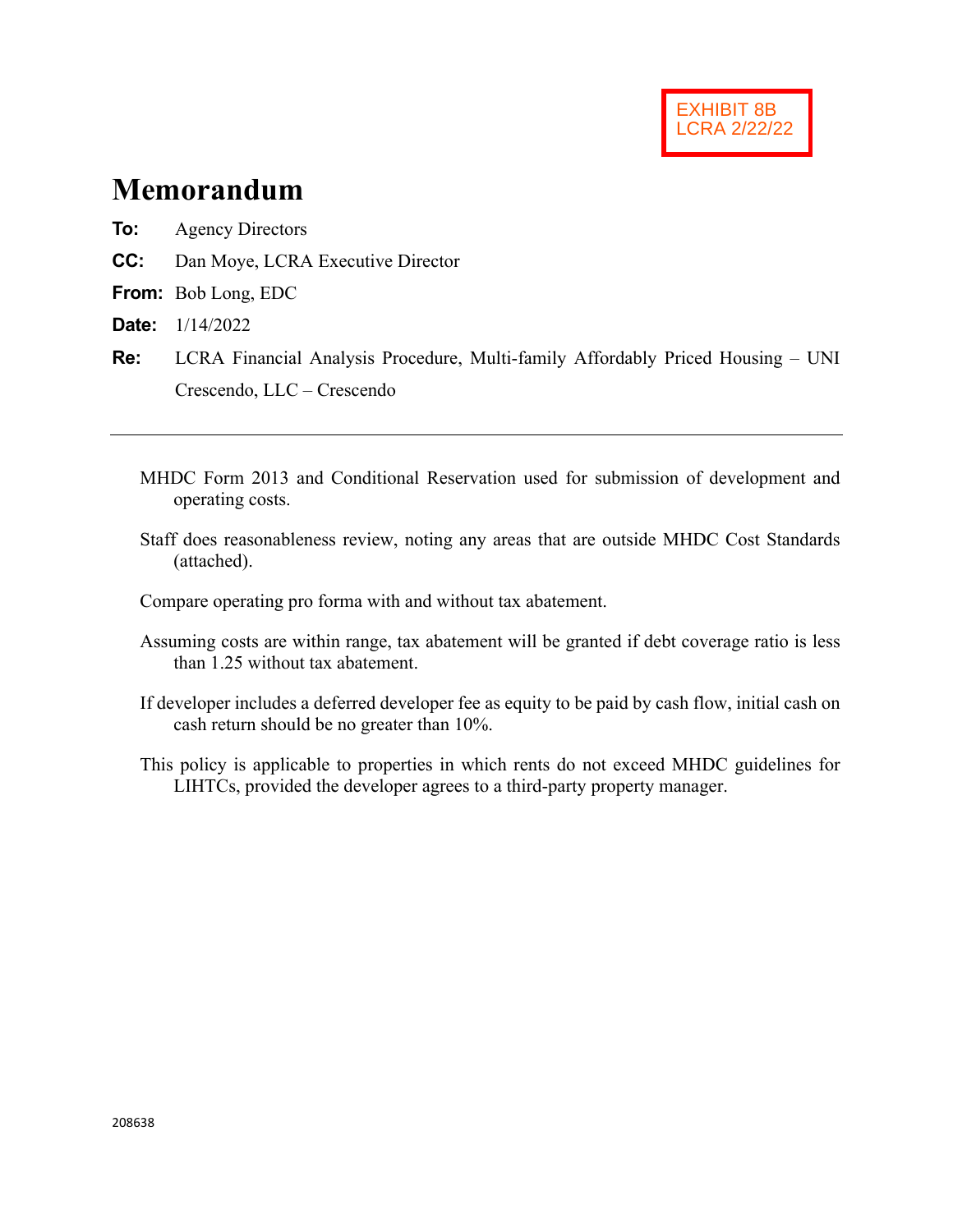### **MHDC Residential (Multi-Family) Development Cost Standards**

| <b>Item</b>                          | <b>Standard</b>                       |
|--------------------------------------|---------------------------------------|
| Development:                         |                                       |
| Acquisition (building)               | \$22.5K to $$27.5K$ per unit          |
| Hard (construction) costs - rehab    | \$139-\$147 of leasable sq. ft. (1)   |
| Hard (construction) $costs$ – new    | \$122 per leasable sq. ft.            |
| Soft (design, dev fees, legal, etc.) | \$35K to \$50K per unit               |
| Architect Fees (design & supply)     | 5%-8% of construction cost            |
| Builder's Profit                     | 6% of construction budget             |
| Builder's Overhead                   | 2% of construction budget             |
| <b>General Requirements</b>          | 6% of construction budget             |
| Developer Fee                        | 8%-15% of total replacement costs (2) |

(1) Assume 75%-80% of gross

(2) 8% of first \$2,000,000 of acquisition, 6% of any additional acquisition costs, 15% of first \$4,000,000 of non-acquisition replacement costs and 10% of any remaining.

#### **Operating:**

| Income increase P/A         | 3% market rate; 2% affordable               |
|-----------------------------|---------------------------------------------|
| Expense increase P/A        | $3\%$ all                                   |
| Vacancy at stabilized rent  | 7% for family, 5% for $55+$                 |
| Property tax PUPA           | \$500                                       |
| Insurance PUPA              | \$200                                       |
| Replacement reserve PUPA    | \$300                                       |
| Management fee              | \$1,500 p/m or $6\%$ of rents collected (3) |
| Operations/Maintenance PUPA | \$3,100                                     |
| Acceptable DCR              | 1.25 to 2 (4)                               |
|                             |                                             |

(3) whichever is greater

(4) Minimum standards per MHDC Developer Review 2017

#### **Other – Rental Limits:**

MHDC published rents by unit size per 60% median income guidelines